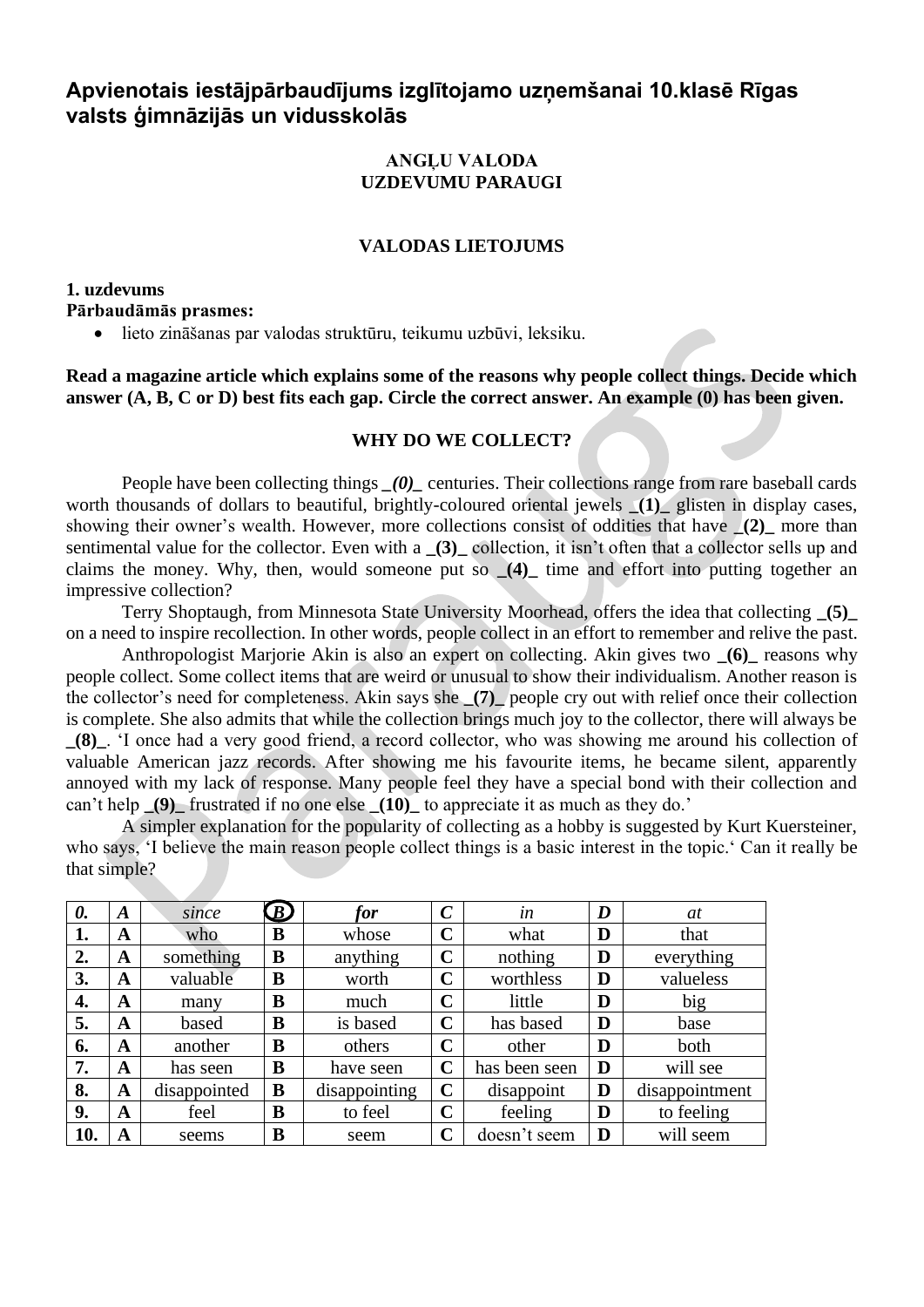#### **2. uzdevums Pārbaudāmās prasmes:**

• lieto valodas gramatiskos un leksiskos resursus atbilstoši kontekstam un valodas normām.

## *Fill each of the numbered gaps in the following passage. Use only ONE word in each gap. The task begins with an example (0).*

#### **LEARN A LANGUAGE**

Learning a language or practising a second one you have already learned has (0) *been* shown to boost brain power.

A team at the University of Edinburgh evaluated mental alertness in a group of 33 students (aged 18-78) (1) took a one-week Scottish Gaelic course. After the course they (2) encouraged to practise their new language for five hours (3) \_\_\_\_\_\_\_\_\_\_\_ week. At the end of the course, their attention was found to be better  $(4)$  \_\_\_\_\_\_\_\_\_\_\_\_\_\_ the comparison groups', who  $(5)$  \_\_\_\_\_\_\_\_\_\_ done other types of courses or no course at (6) \_\_\_\_\_\_\_\_\_\_\_.

Lead researcher, Dr Thomas Bak of the School of Psychology and Language Sciences said the results show the benefits of language-learning: "I think (7) \_\_\_\_\_\_\_\_ are three important messages from our study. Firstly, it is never too late to start a new activity (8) as learning a new language. Secondly, even a short course can show positive results. Thirdly, this result can be improved through practice."

#### **3. uzdevums**

#### **Pārbaudāmās prasmes:**

• lieto valodas gramatiskos un leksiskos resursus atbilstoši kontekstam un valodas normām.

## *Use the correct form of the words given in BLOCK letters to complete the sentences. Write the words in the spaces provided. An example (0) has been given.*

## **SMILING**

| Smiling comes easy when you are $(0)$ CARE and feeling good. It is              | 0. carefree |
|---------------------------------------------------------------------------------|-------------|
| easy to grin when life is going well $-$ but how about the times when life      |             |
| is (1) <b>CHALLENGE</b> and just plain hard work?                               | 1.          |
| In the change from child to adult, the stresses and strains of                  |             |
| (2) <b>RESPONSIBLE</b> can easily make it a struggle to smile. When this        | 2.          |
| happens, you're more likely to scowl than grin, but your smile holds the        |             |
| key to a happier life. Look upon your facial (3) <b>EXPRESS</b> as a kind of    | 3.          |
| mood barometer. Are you wearing a fair-weather smile or a rainy-day             |             |
| frown? Though it may not feel like it, the (4) <b>CHOOSE</b> is actually        | 4.          |
| yours.                                                                          |             |
| Things might not (5) <b>IMMEDIATE</b> change on the outside, but you            | 5.          |
| can change how you feel on the inside and that makes all the                    |             |
| (6) <b>DIFFERENT</b> to your sense of wellbeing. Smile and the world            | 6.          |
| smiles with you. It is true. When you smile at someone, they will usually       |             |
| return the favour because it is a $(7)$ <b>NATURE</b> , unconscious response. A | 7.          |
| kind smile acts like a hug and can create a chain (8) <b>REACT</b> . Imagine    |             |
| how many smiley faces come from the smile you have shared today.                | 8.          |
|                                                                                 |             |
|                                                                                 |             |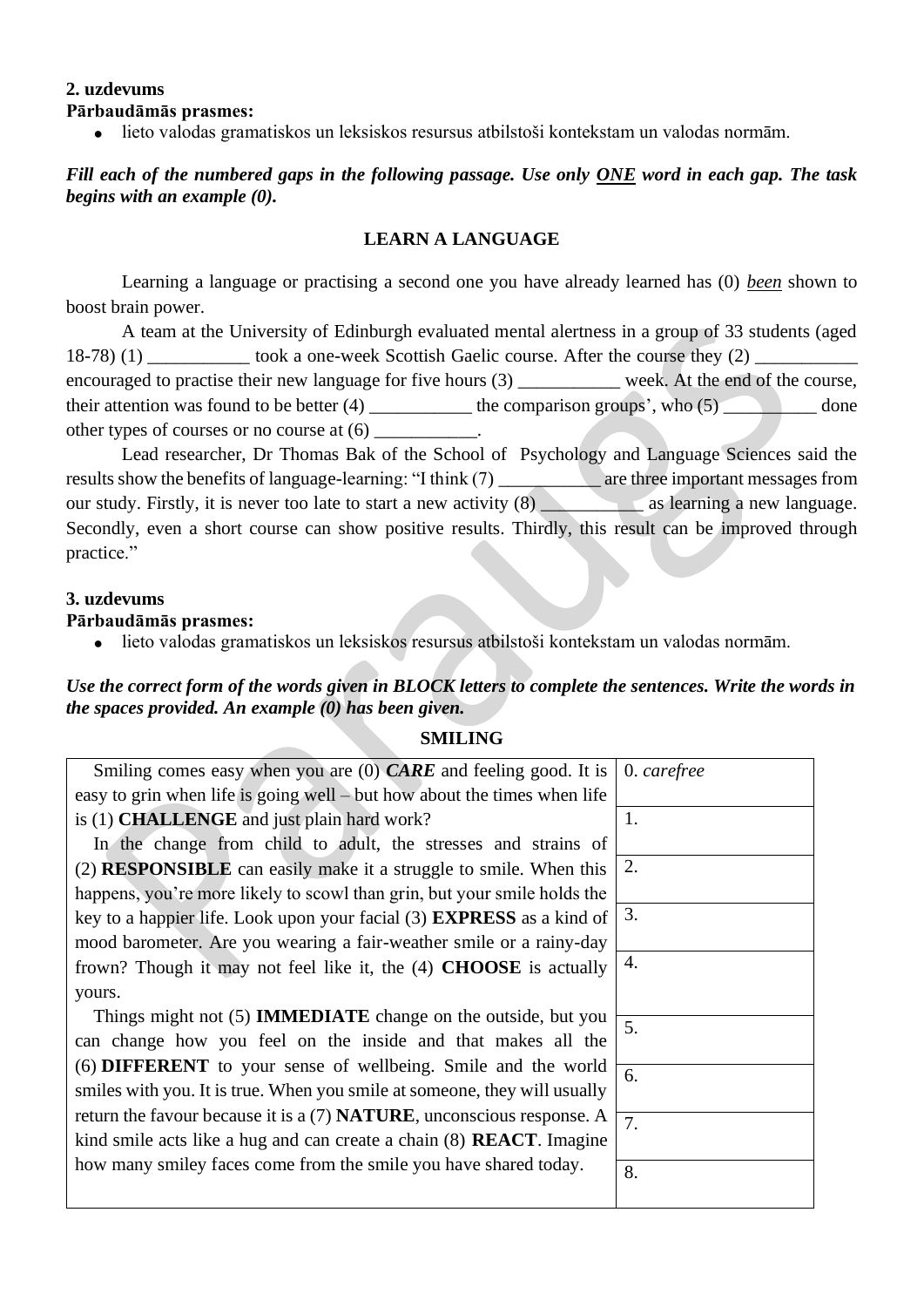## **1. uzdevums**

Pārbaudāmās prasmes:

- lasa un saprot tekstus, kuros izmantota ikdienā bieži lietota valoda;
- saprot un interpretē teksta vienību saistījumu, kas izteikts ar leksiskiem vai gramatiskiem līdzekliem.

#### *Read the text about the history of roller-skating and do the task. Fill the gaps (1 – 8) with the phrases (A – J) given underneath. Each phrase can be used only ONCE. There are more phrases than necessary. An example (0) has been given.*

## **ROLLER-SKATING: A SKATE FOR ALL SEASONS**

The series of roller-skating crazes in recent memory make it seem a 20<sup>th</sup>-century phenomenon, (0) *\_\_\_I\_\_\_*. As models changed and improved over the years, skating fads bloomed in Europe and the United States throughout the  $19<sup>th</sup>$  century.

The first patented roller skate was designed by French inventor C.-L. Petibled. His skate had a wooden sole and three wheels attached in a line (1)\_\_\_\_\_\_\_. Parisian inventor Louis Legrand was the first to rethink the in-line approach, designing the so-called quad skates which had four wheels in two rows at the heel and the ball of the foot. In fact, (2)\_\_\_\_\_\_. Further developed by an American inventor, James Leonard Plimpton, this four-wheeled design made roller-skating easier and more fun. Plimpton was advised by his doctor to take up ice-skating to improve his health. To skate in warmer weather, (3)

Plimpton's skates made skating so easy that (4) Starting in the 1860s, roller rinks began to pop up in large towns and cities across western Europe and the United States, where the first public roller rink opened in 1866 in the Atlantic House, a seaside resort in Newport, Rhode Island.

 During this period, roller-skating began to be recommended as an alternative form of city transportation in Britain, (5)\_\_\_\_\_\_. The sport of roller polo, an early version of roller hockey, appeared in both the United States and England,  $(6)$ 

Roller-skating's popularity increased and decreased in the coming decades, going through numerous up-and-down cycles. Families were also catching on to the roller-skating phenomenon for outdoor recreation. As many dirt roads were paved, skating's popularity could spread beyond cities. Children skating into town became common, (7)

In the 1980s a return to the in-line skating model led to another craze. Two ice hockey-playing brothers designed an in-line skate to copy the action of their ice hockey skates. Their invention, which they called the Rollerblade, made skating a popular physical activity. Throughout its nearly three centuries of history, (8)\_\_\_\_\_\_. While the design and materials are sure to evolve, its appeal will remain much as it did 150 years ago.

(adapted from National Geographic History Magazine, January/February 2021)

| <b>Phrases</b> |                                                                                           |  |  |  |
|----------------|-------------------------------------------------------------------------------------------|--|--|--|
| A              | where businessmen and even ladies could be seen roller-skating to work                    |  |  |  |
| B              | he invented a roller skate that could be used in all seasons                              |  |  |  |
| $\mathbf C$    | no major town was without one                                                             |  |  |  |
| D              | skating has stayed a source of exercise and entertainment                                 |  |  |  |
| E              | his skate was the prototype for what became the standard design for roller skates         |  |  |  |
| F              | with straps holding the skates to people's feet                                           |  |  |  |
| G              | they sparked the first roller-skating craze among young people                            |  |  |  |
| $\mathbf H$    | along with complaints from older generations about disregard of street laws and dangerous |  |  |  |
|                | tricks                                                                                    |  |  |  |
|                | but wheeled shoes first rolled out as early as the 1700s                                  |  |  |  |
| $\bf J$        | and other skating competitions and speed contests developed around the same time          |  |  |  |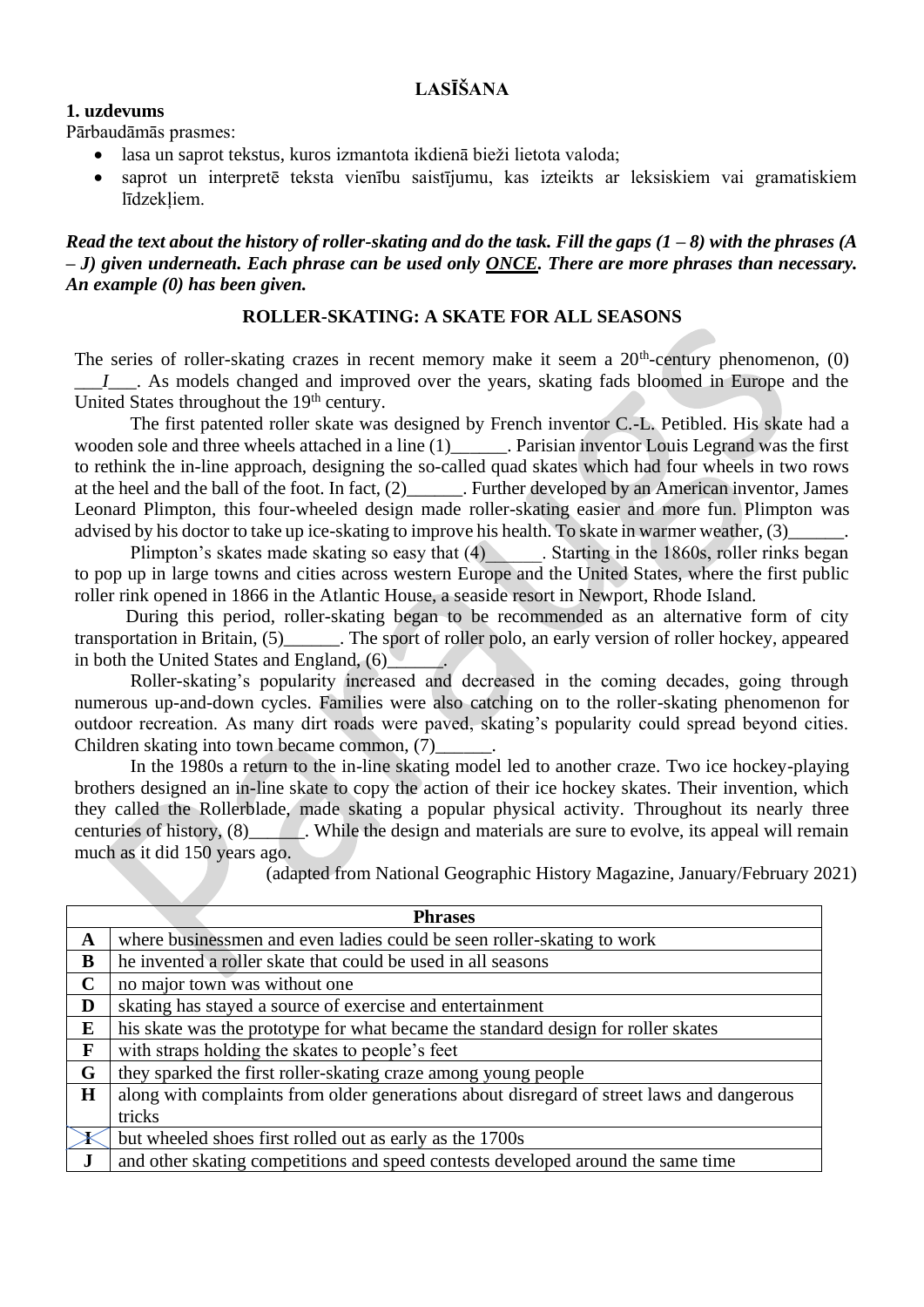#### **2. uzdevums**

Pārbaudāmās prasmes:

- saprot galvenos secinājumus loģiski pamatotos tekstos;
- prot izsekot argumentācijai kāda jautājuma traktējumā.

*Read the text about the use of social media and do the task. Match the headings (A – H) with the paragraphs (1 - 6). Write the letter (A – H) of the appropriate heading on the lines 1 – 6. There are more headings than paragraphs. Use each heading only once.* 

#### **List of headings**

| A           | The benefits of using social media    |  |
|-------------|---------------------------------------|--|
| B           | The topics discussed                  |  |
| $\mathbf C$ | How health-related content is created |  |
| D           | Problems with social media use        |  |
| E           | Not as bad as it seems                |  |
| F           | A personal example                    |  |
| G           | People involved                       |  |
| H           | Being aware of the potential dangers  |  |

## **SOCIAL MEDIA AND A HEALTHY LIFESTYLE**

**1. \_\_\_\_\_\_\_\_\_** 

We often hear of the harms of social media on teens and young people, especially on their mental health and self-esteem. And while it is true that there is evidence of links between the two, our latest research on young girls and young boys has shown that social media is not always negative for young people. In some cases, we found, it can actually positively influence their health and wellbeing, by helping them learn about healthy eating, or about new workouts to try. We also found that social media provided a space for young people to talk to each other about issues of health.

**2. \_\_\_\_\_\_\_\_\_** 

For our study, carried out by researchers from the University of Birmingham and Örebro University, we recruited over 1,300 young girls and boys, aged 13-18, from ten UK schools. We were interested in better understanding how young people use social media, and how they feel it influences their health and wellbeing. To do this we interviewed 84 participants.

**3. \_\_\_\_\_\_\_\_\_** 

The teenagers shared examples of health-related social media posts that they had accessed or used (such as smoothie recipes, an intensive workout, or a celebrity's post), and then explained why and how they had used the information in the social media post. They also discussed the types of social media posts they would ignore and not use (such as workouts that were not appropriate for their age). They were then asked about how they used social media as part of their daily lives and how they thought it affected their health and wellbeing.

#### **4. \_\_\_\_\_\_\_\_\_**

The results showed that social media often had a positive influence on the young people's motivation to be physically active and on their ability to make conscious diet choices. Social media also allowed them to access information they found inspirational and learn about different apps they could use to be physically active or monitor their progress. They reported that likes, comments, and views on their social media posts also helped them stay motivated to exercise.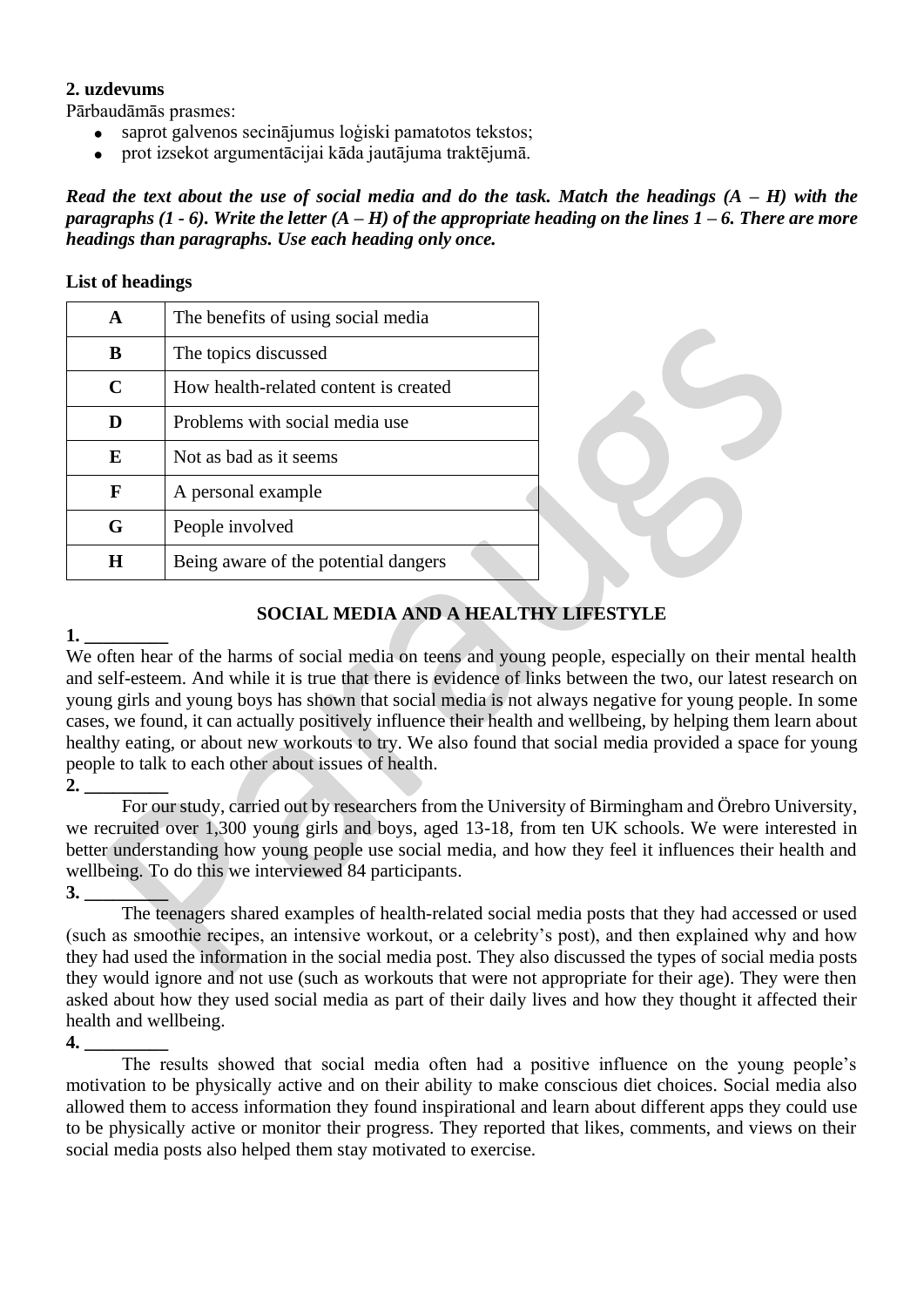Encouragingly, the young people we spoke to were also highly critical users of social media and thought carefully about the content they were engaging with online. For instance, the teenagers reported that they would often ignore content that had the potential to lead to harm, such as images or videos that presented unrealistic workouts or expectations for their bodies.

**6. \_\_\_\_\_\_\_\_\_** 

Although many of the young people's experiences of social media were positive in terms of health, it was clear that some of the time, they found themselves in a position of vulnerability and experiencing negative emotions. We found that these risks were particularly clear when their online profiles were public, and when the content shared by others made them feel bad. If young people are easily hurt, for whatever reason, social media use has the potential to intensify those vulnerabilities*.* Therefore*,* empowering young people to use social media safely and critically may thus help them continue to live healthy lives.

(adapted from *The Conversation*)

## **3. uzdevums (jautājumu veidu piemēri)**

Pārbaudāmās prasmes:

- sameklē konkrētu informāciju dažādu stilu un žanru tekstos;
- lasa garāku tekstu, lai atrastu vajadzīgo informāciju;
- saprot galvenos secinājumus loģiski pamatotos tekstos;
- prot izsekot argumentācijai kāda jautājuma traktējumā;
- prot noteikt vārdu nozīmes, ņemot vērā kontekstu.

#### *For each statement below, circle the correct answer (A, B, C or D), according to the text above.*

- 1. The aim of the article is to
- A. invite young people to take part in research.
- B. present the results of a study on social media use.
- C. give advice on getting rid of bad habits.
- D. suggest which social media young people could use.

2. You can understand from the article that the young people who took part in the research

- A. were responsible social media users.
- B. did not experience negativity online.
- C. did not know about the positive side of social media.
- D. preferred video content to pictures.
- 3. The author of the article would probably agree that
- A. social media can do more harm than good.
- B. we should ignore the advantages of social media.
- C. young people can use social media to improve their lives.

D. most young people have an unhealthy lifestyle.

#### *Mark the statements as T (true), F (false) or NM (not mentioned) according to the information in the text above.*

| The researchers are aware of the problems that social media use can |  |  |
|---------------------------------------------------------------------|--|--|
| lead to.                                                            |  |  |
| The majority of students in the study were girls.                   |  |  |
| The teenagers were reluctant to use apps for exercising.            |  |  |
| The teenagers did not use the content which could have a negative   |  |  |
| effect.                                                             |  |  |

**5. \_\_\_\_\_\_\_\_\_**